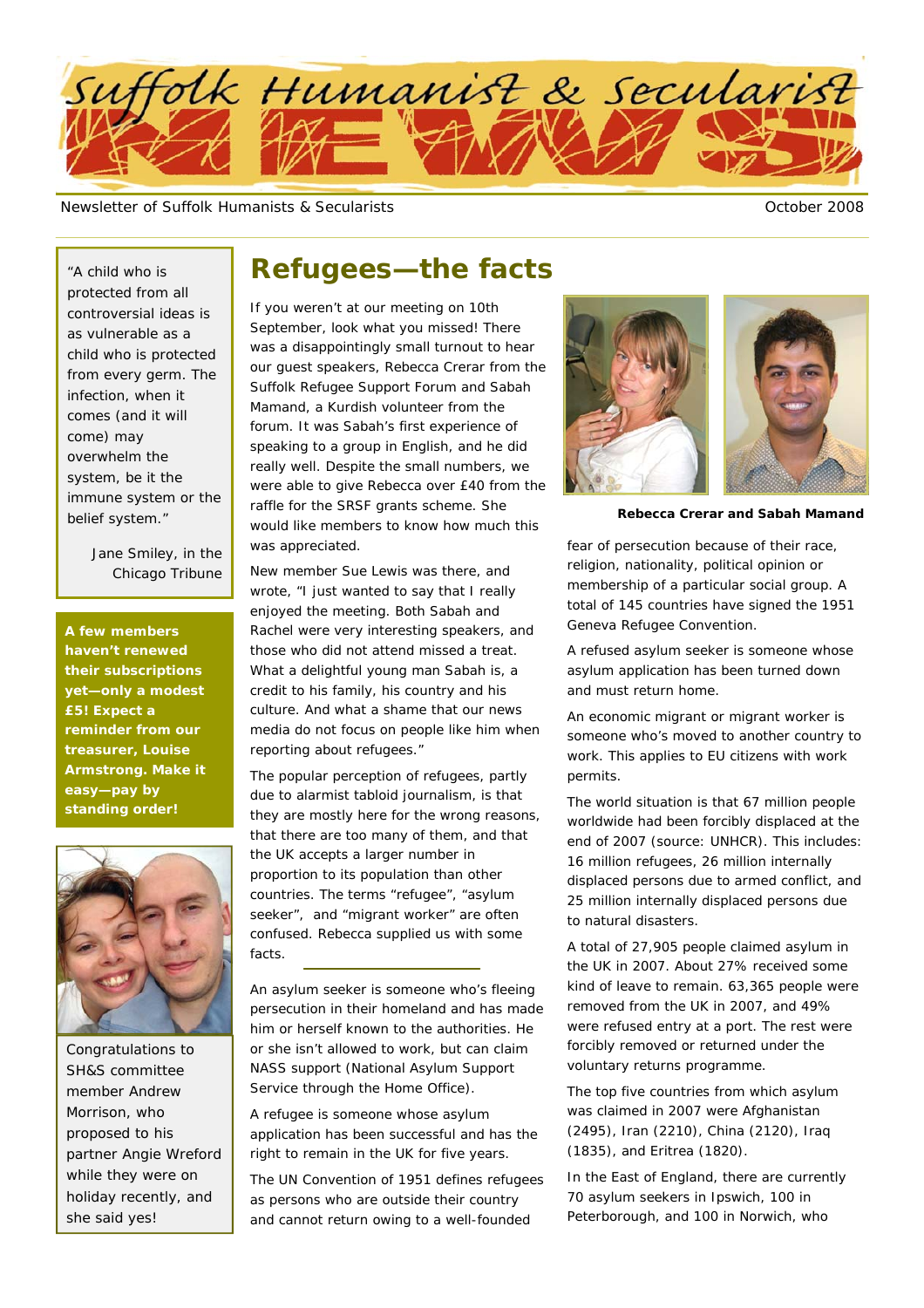### **The BHA's Local Development Project**

The guest speaker at our October meeting (see diary for date and time) will be Pepper Harow, Local Development Officer at the British Humanist Association, who'll talk about their Local Development Project.

The BHA appealed for individual members (not affiliated groups) to volunteer as local representatives of the BHA, to further the projects' aims. The BHA provides an overview of the project, thus:

The Local Development Project exists because the BHA believes that there is a lack of representation in some areas for humanists and non-religious people. Our experience shows that local authorities communicate with their citizens about diversity, equalities and social cohesion via a complex web of forums, networks and consultations. These feed into higher level organisations eventually reaching national bodies.

At a local level, the non-religious are often left out of this dialogue because of a lack of organised and recognised mechanisms of communication and a lack of resources. In many cases local authorities do not even consider including humanists and non-religious people as they are not considered to have any distinct needs as a group; unlike ethnic minorities or the religious.

However, this leads to a gap in knowledge about humanism at local level and exclusion of humanists and non-religious people from decision making bodies. It can also lead to a lot of support for interfaith work which helps

### **Refugees—the facts**

#### *(Continued from page 1)*

receive NASS support and housing. 215 get just NASS support without housing), and there are about 300 who are at the end of the process or making fresh claims.

Yorkshire and Humber is currently the largest dispersal area in the U.K. Many people believe that the UK holds around 23% of the world's refugees, while the true figure is around 2-3% (Source: Asylum Newsletter, Aug/Sept 2007 on www.refugeeaccess.info).

What can you do? Tell others, make donations, reflect on your on own attitude, join campaigns, or become a volunteer.

Websites: www.unhcr.org, www.homeoffice.gov.uk, www.refugeecouncil.org.uk.

Local addresses:

Suffolk Refugee Support Forum, 38 St Matthew's Street, Ipswich. Tel 01473 400785.

Refugee Council, 4-8 Museum Street, Ipswich. Tel 01473 297900.

to add to cohesion between faiths but does not add to dialogue between the religious and the non-religious.

Therefore, the local development project aims to:

• identify how humanists and nonreligious people might contribute effectively to the work of equality



**Pepper Harow** 

bodies and networks, including groups which discuss religion and belief issues, within local authority areas

- identify how humanists and the non-religious might engage with relevant local government bodies
- set up and maintain a network of humanists and nonreligious people to represent the policies of the BHA in their local area
- represent the views of humanists and the non-religious on bodies which take part in local discourse around religion and belief issues

There are differences of opinion about this approach. The National Secular Society takes a very different view about "community cohesion", and our member John Palmer wrote about "people of faith" being invited to join Local Strategic Partnership boards in our May 2008 newsletter:

"What have local strategic partnerships to do with

*(Continued on page 3)* 

### **Sabah's story**

Sabah lived and studied in Northern Iraq. He is a Kurd. Iraqi Kurds were persecuted by Saddam Hussein. The chemical attack that killed many Kurds at Halabja on March 16 and 17, 1988, wasn't the only one.

Sabah's father (who died) was a farmer and his mother had a shop. When Sabah was sixteen, his mother arranged for him to stay with an uncle, and from there he was smuggled out of the country to avoid being captured and forcibly enlisted in a military group called the Quds Force, a terrorist organisation that originated in Iran. If he had stayed, Sabah would have been forced to kill fellow Iraqis or be killed himself.

Sabah arrived in Peterborough and was moved to Croydon, where he was interrogated by the authorities. After a spell in Colchester (where he worked on his English), he eventually arrived in Ipswich, where he's a volunteer at the support forum. Sabah would like to return to Iraq when it's safe to do so. Meanwhile, he hopes to go to university to study to be a dentist.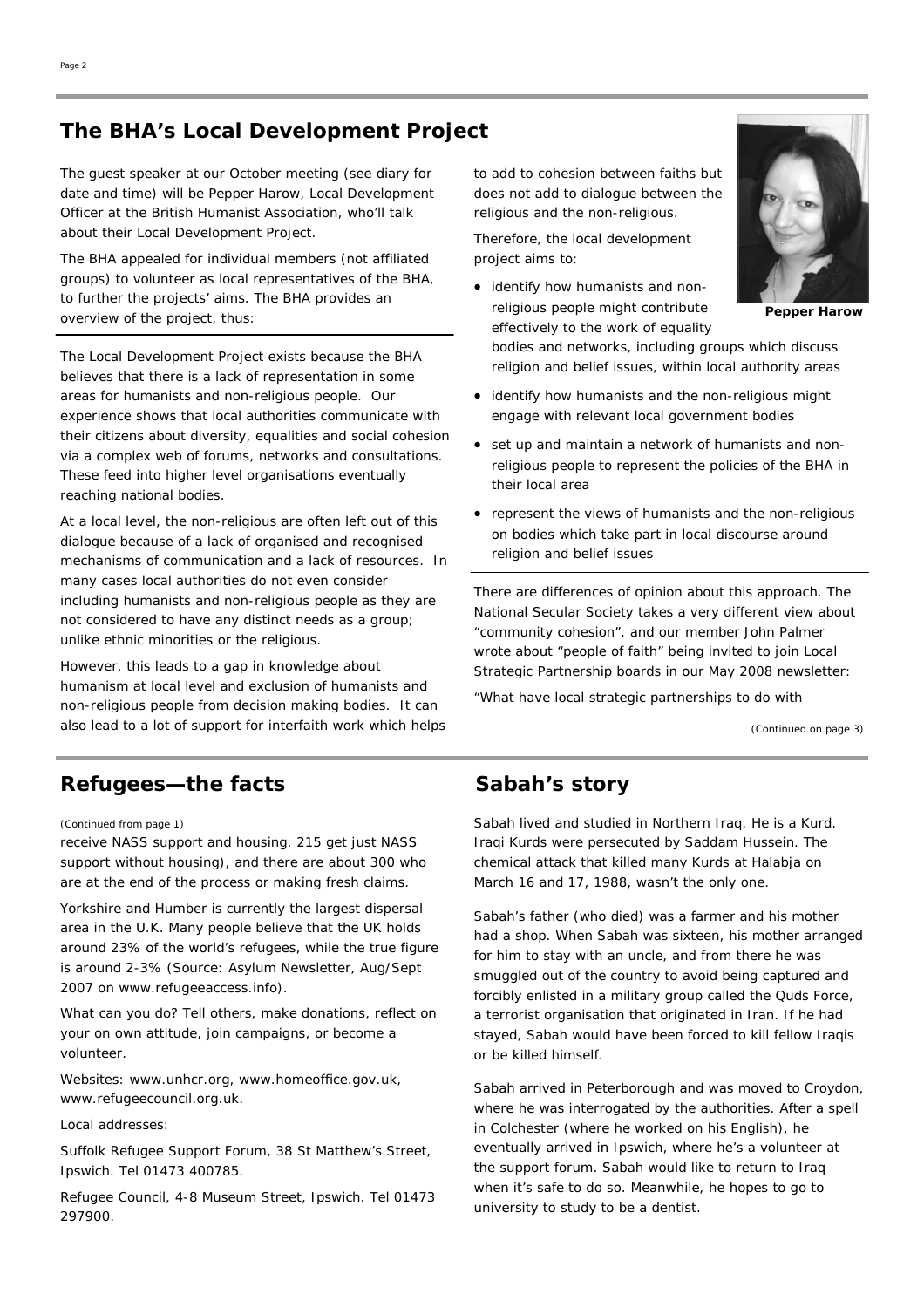### **BHA Local Development Project**

#### *(Continued from page 2)* Anglia Care Trust needs volunteers to act as

humanists and secularists? Here we have an invitation for faith (religious) people to influence local affairs, in their status as religious people. Not as Catholic social workers or Buddhist police officers, but just as religious people. And it gets worse, as a single person is expected to represent all the faiths in his/her area. How rational is that?

"Can secularists accept this invitation as reasonable? Surely adding more people of faith to these boards goes against our view that government should be separated from direct religious influence."

Pepper responded to John's article in our August newsletter, and we invited her to come and tell us why the BHA thinks we should get involved.

## In brief **…**

There was **a sudden surge in visits to our website** during the week beginning 8th September. An item about the BBC Big Bang Day September 10 website, detailing the experiment in the Large Hadron Collider tunnel at CERN, attracted 902

visits that week. Since then, it's gone up to 1050 visits (the total number of visits is in the tens of 1000s).



### **The BHA has issued legal proceedings against the Qualifications and Curriculum**

**Authority** (QCA) over their decision not to allow the study of Humanism in a Religious Studies GCSE in the same way as religions are studied. The exam board OCR had included Humanism alongside religions in its proposed GCSE in Religious Studies, announced in April 2008, but a decision by the QCA has meant that it could not be included. If you or one of your family is likely to be affected by this decision, the BHA would like to hear from you.

SH&S Ceremonies Celebrant & group chairperson David Mitchell is applying to become a volunteer **Humanist Chaplain at Ipswich Hospital**.

appropriate adults to give support to young people and vulnerable adults under arrest at

**Appropriate adults** 

Suffolk police stations. Are you available for a few hours each week? You need a mature attitude, patience and an understanding approach to young people and vulnerable adults with mental health problems or learning disabilities. A driving licence and your own transport essential, as you'll be require to visit outlying police stations. Travel expenses paid. Training and ongoing support provided. For

more information and an application pack contact: Anglia Care Trust, 65 St Matthews Street, Ipswich, IP1 3EW. Tel. 01473 213140. admin@angliacaretrust.org.uk. Closing date for applications—Friday 7 November 2008.

> Margaret Nelson, Suffolk Standing Advisory Council on Religious Education member, expects that it will agree on **guidelines for teachers about Creationism and Intelligent Design in RE lessons** and visiting contributors to RE lessons and assemblies at its meeting on 10 October.

Two members of our committee will attend the BHA's **Groups Annual Meeting** on 15th November in London.

### **Re-launch of SIFRE's Forum of Faiths**

Suffolk Humanists and Secularists have been involved with Suffolk Inter-Faith Resource from its inception in the early '90s. It provided opportunities to contribute to training and education for schools and other statutory and voluntary bodies, ensuring that a Humanist and Secularist viewpoint was expressed to balance religious influences.

However, we've never been happy about being included under the general heading of "faith", since that's the one thing that's anathema to us. It would be preferable to come under the heading of "religion and beliefs", though that wouldn't roll off the tongue as well as "faith" does, in "Suffolk Inter-Faith Resource".

Some of us (myself included) are also unhappy about the increasing tendency for groups like SIFRE to be consulted by local authorities and other bodies, especially since the Government launched its consultation document, ""Faceto-Face and Side-by-Side": A framework for inter faith

dialogue and social action." This is relevant to the sort of thing that Pepper will be talking about at our October meeting (see p2), and what John Palmer wrote about in our May newsletter.

On 22nd October, SIFRE will re-launch its Forum of Faiths. We have two representatives; John and myself. SIFRE announces: "Forum of Faiths Meetings were intended to provide the focus for all of Suffolk's Faith groups to meet together, to get to know each other, to grow in mutual friendship and from time to time examine worldly issues from the viewpoint of faith. The interest of the statutory sector in the views of the faith communities makes it timely to strengthen this aspect of SIFRE's work."

John and I will be at the meeting. I'll be taking copies of the enclosed "Fishing" leaflet, which was originally written by Richard Hogg, a BHA member, and has been tweaked by me. Feel free to use it wherever it's appropriate. *MN*